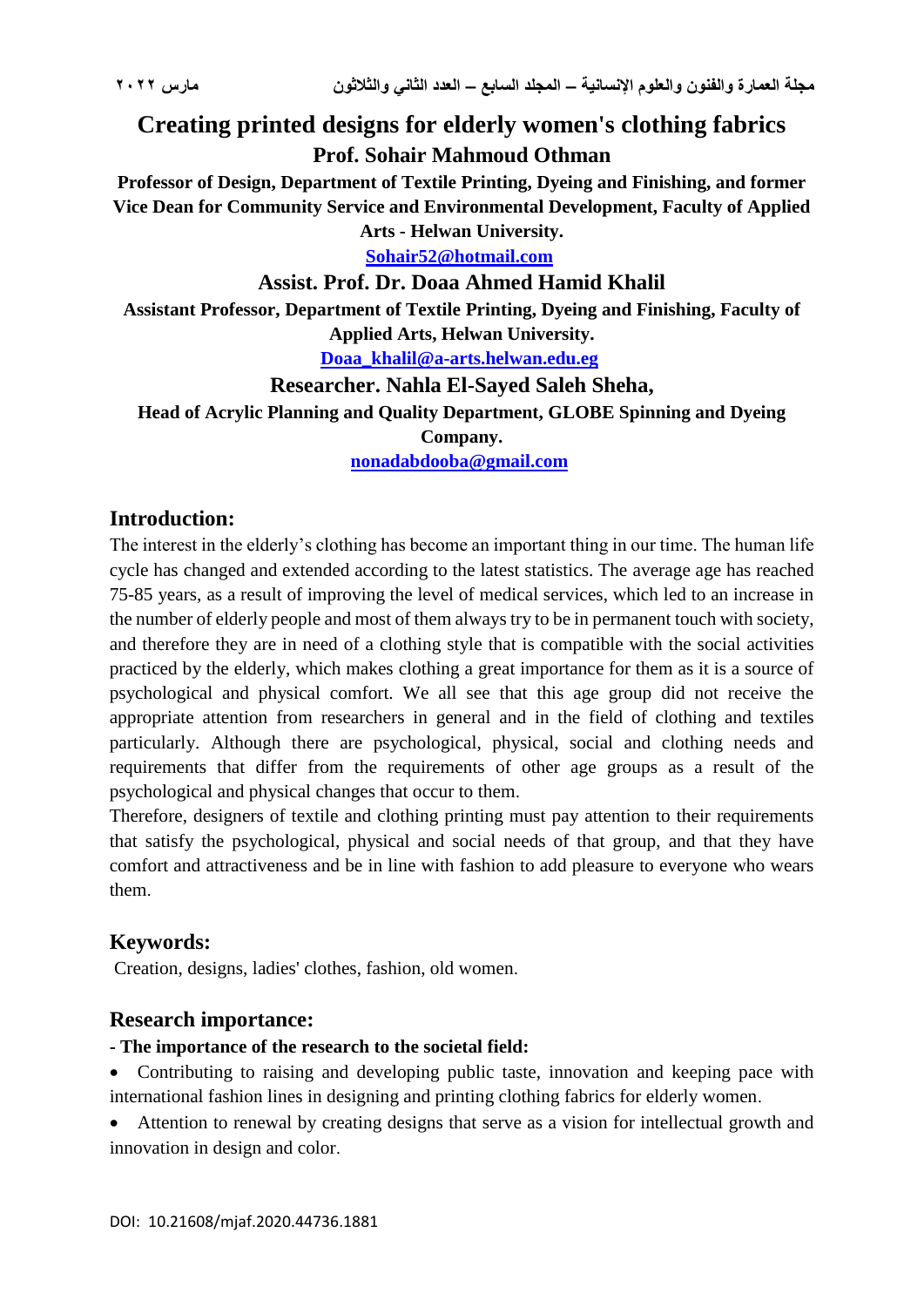# **- The importance of the research for the academic field:**

• The importance of this scientific research in being the first of its kind in dealing with the issue of identifying the problems of dressing for elder women through understanding the concept of the stage of old age, the psychological characteristics of elder women and the effect of clothing on the psychological and social aspects of elder women.

 Achieving a balanced equation between the formal and the functional content. The aesthetic value is ensured by consolidating the appearance of the thing for its benefit, especially in the applied arts.

#### **Research objectives:**

#### **The research aims to:**

• Creating printed designs that achieve the aesthetic values and quality of the printed design of elderly women's clothing fabrics.

 Using a variety of color combinations to achieve the distinctive look of elderly women's clothes.

#### **Research problem:**

 The scarcity of printed designs that serve elderly women (the age group in question) and meet their needs.

- Identifying the clothing problems of elder women.
- How to reach a printed design for elderly women's clothing fabrics that achieve aesthetic values and conform to international fashion trends through modern printing techniques.

#### **Research terms:**

.

 **Creation**: everything that is new is a result of creation, and it means creation, innovation and renewal of an idea, method, technical or technological tool.

• Print design: It is a technical drawing to determine the standards, shape, and method of mixing colors and coordinating all these elements to produce printed on textiles to show their final shape.

 **Fashion**: In Webster dictionary (an American dictionary of the English language), it means the style or group of styles and patterns prevalent or accepted in personal clothing or adornments that are found or followed during a specific period of time or a chapter of seasons. It is everything that attracts admiration and people accept to wear it, and when fashion reaches this stage, this means that the design has reached the level of quality and excellence.

 **Elderly women**: collecting an elderly person, who is a weak individual who needs care from others because of the extension of his life and accompanying the characteristics of old age, such as weakness, weakness or disability. The age of elderly people is extending beyond 60 years, during which the individual is exposed to a series of changes such as slowing down, decline or diminution of performance and physiological, psychological and social activities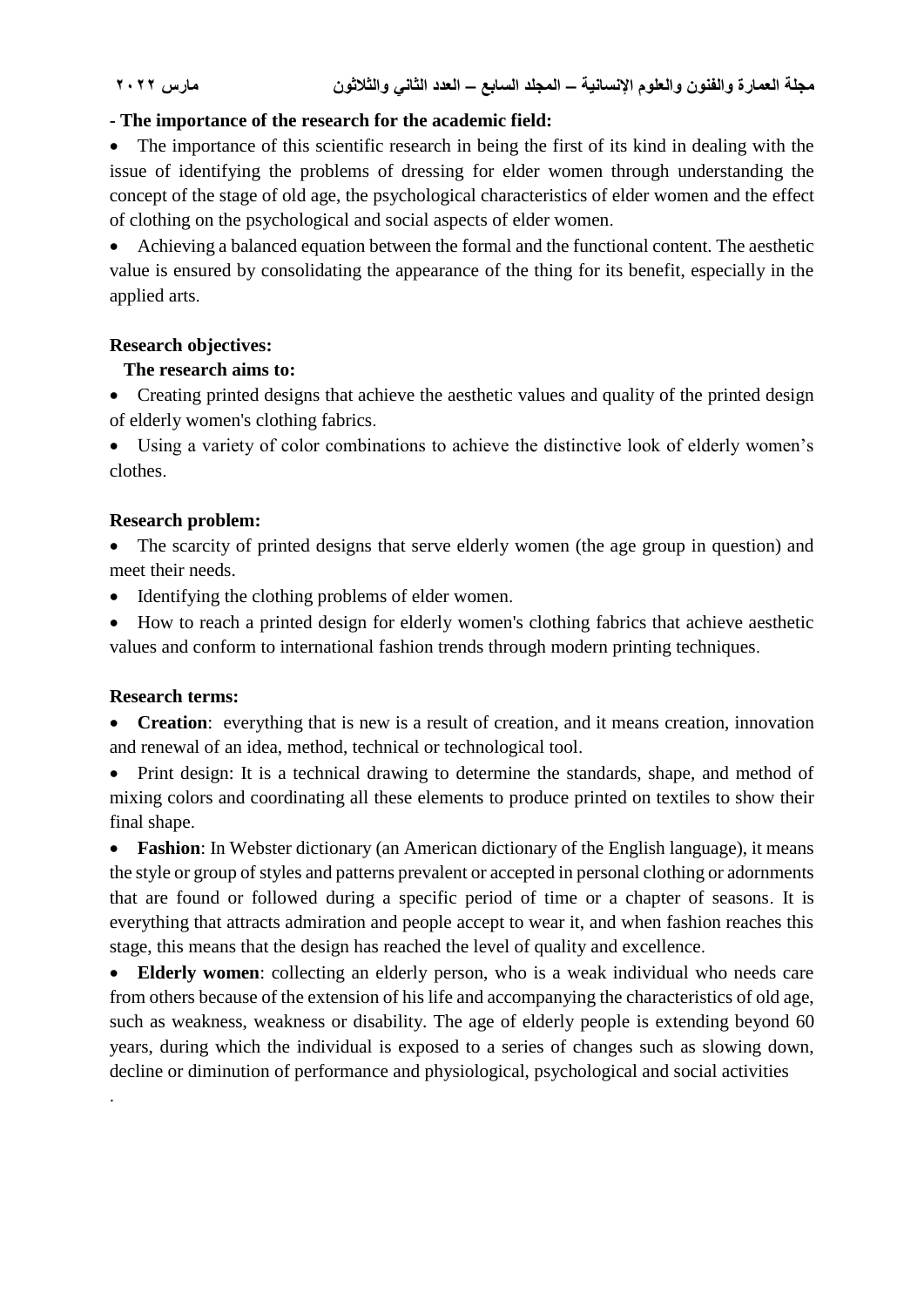# **Research hypotheses:**

# **The research assumes that:**

 Many elements, with their distinction, diversity and richness, can be adapted to create innovative designs suitable for printing elderly women's fabrics, which can be printed using digital printing methods.

 A variety of color groups can be used to create innovative designs suitable for printing elder ladies' fabrics. They can be printed using digital printing methods.

# **Research limits**:

**Human limits**: The target group of the research is a group of women, starting from the age of 60.

# **Research Methodology**:

# **Research is based on:**

• Inductive Approach: Study the concept of aging and elderly women's clothing and its requirements.

• Analytical Approach: - This is through color analysis of model Beth DJalali's clothes.

• Experimental approach: - Through technical experiments and innovative designs in light of the study.

# **Research Summary** :

The study dealt with eight basis points, which are as follows:

# **1- Understand the concept of the aging stage.**

Aging cannot be measured by age or physiological changes only, but psychological and social factors must be taken into account, as it is not related to chronological or functional age, but rather varies according to the individual himself. Gerontology is one of the modern sciences that began to appear in countries that have achieved a great deal of growth and progress. It is concerned with studying all the problems of aging with its psychological, physical, economic, social and behavioral aspects.

# **2- The psychological characteristics of older women.**

This category is generally characterized by some biological, physiological, functional, emotional and psychological aspects. The effect of aging differs from one person to another according to many different individual factors such as genetic, social, occupational, health and other factors. Among their psychological characteristics are:

- The personality and psychological state of the individual changes with age.
- Altered mental abilities.
- Changing interests.

# **3- The effect of clothing on the psychological and social aspect of elderly women.**

The results confirmed that the use of elegant clothes that follow the fashion lines worked to improve their health and was a catalyst for the demand for life, and the clothes improved the social life of the elderly women, and the presence of fashion shows for the elderly helped to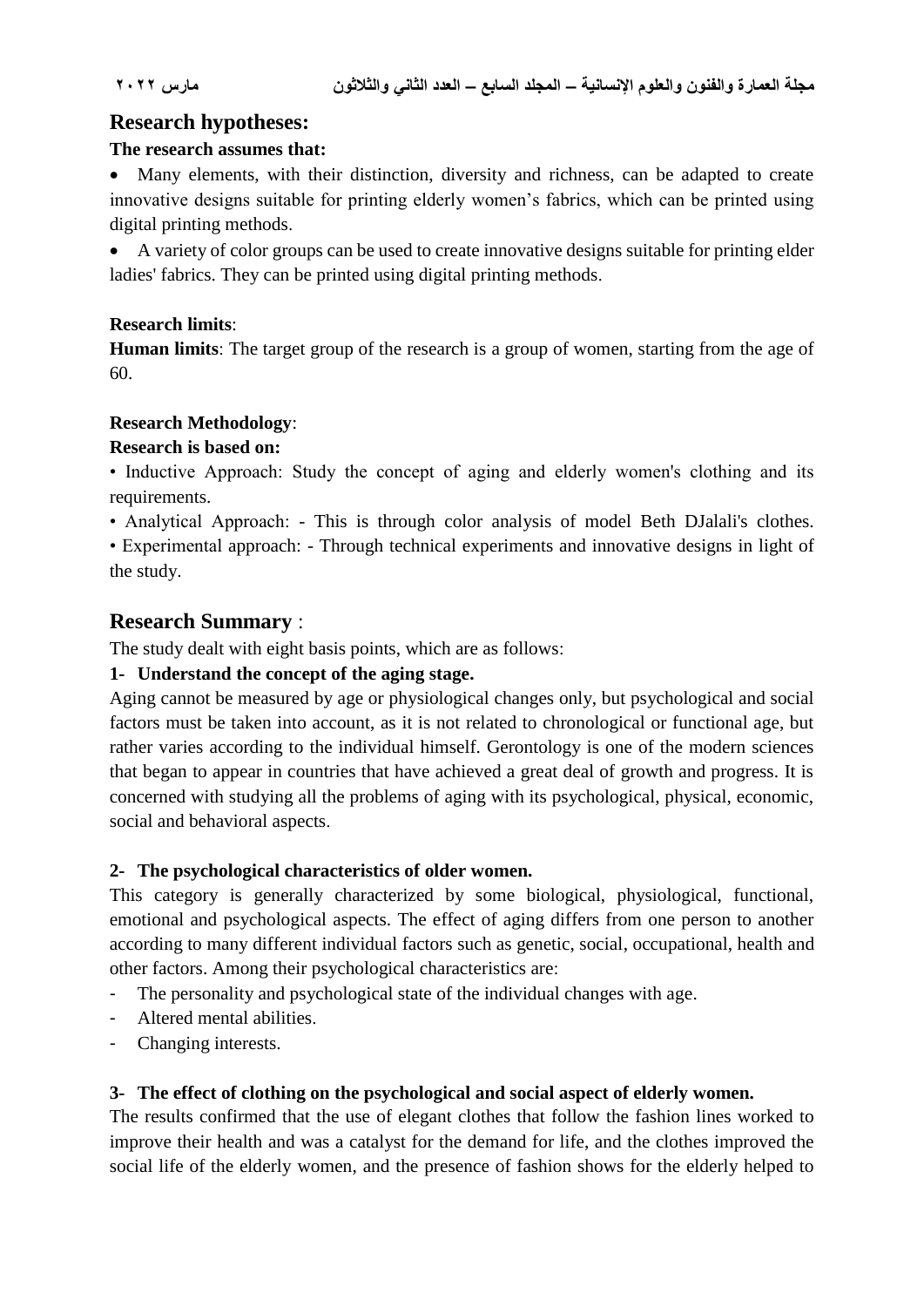stimulate them emotionally and give them a sense of happiness and also helped them to enjoy social participation, which has affected the psychological state positively. It can be determined by the following points:

Wearing appropriate clothing for their age helps the elderly to feel good despite their advanced age.

Taking care of appropriate clothing helps the elderly maintain a greater interest in life.

- Taking care of appropriate fashion lines for their age is important for them, as it can become a source of compliments that give the wearer a great deal of respect and good feeling.

# **4- The motives that influence the acquisition of clothes.**

The choice of clothes is affected by the type of the wearer, his age and the quality of the clothes in terms of being internal or external, as well as the shape of the design and the purpose of its use and the importance of the design in expressing the personality of the wearer and the changes he is exposed to, as well as its importance in concealing or minimizing body defects and giving the body physical and psychological comfort and preservation of the aesthetic appearance of older women, and the motives for owning clothes are divided into:

# **Primary and transitional motives:**

A woman may be in an urgent need to buy a certain type of clothing. Her type has been defined by outerwear, for example. This type occupied the upper house within the limits of her budget, where this desire prevails over other desires. If she is able to postpone her purchase, this is considered as a primary motive and after making decision, the consumer buys clothes, she differentiates between their different types, imported or local, so she seeks, for example, the imported, because they have the latest designs.

# **Mental and emotional motives:**

The woman accepts the purchase of the commodity after careful study and the benefits it achieves. After examining its quality and price, she may buy a new robe despite the many clothes she has and do not need them, so the purchase in this case is based on different emotional motives such as imitating others or appearing a certain social appearance (bragging).

# **Dealing motives:**

After the woman has confidence in choosing a particular commodity and passes the stage of selecting the commodity on the basis of the motives for dealing on the basis of which the consumer decides to prefer any of the suppliers. The motives are based on the basis of the store's location, the payment facilities, or the good treatment of the sellers. The motives for buying clothes differ in their priority from one person to another, the most important of which are:

# **Prevention of cold and heat:**

Fabrics of winter clothes differs from the fabrics that summer clothes are made of. It is not limited to the type of fabric only, but extends to colors as well. Cold and light colors are suitable for hot countries, and dark and hot colors suit cold countries.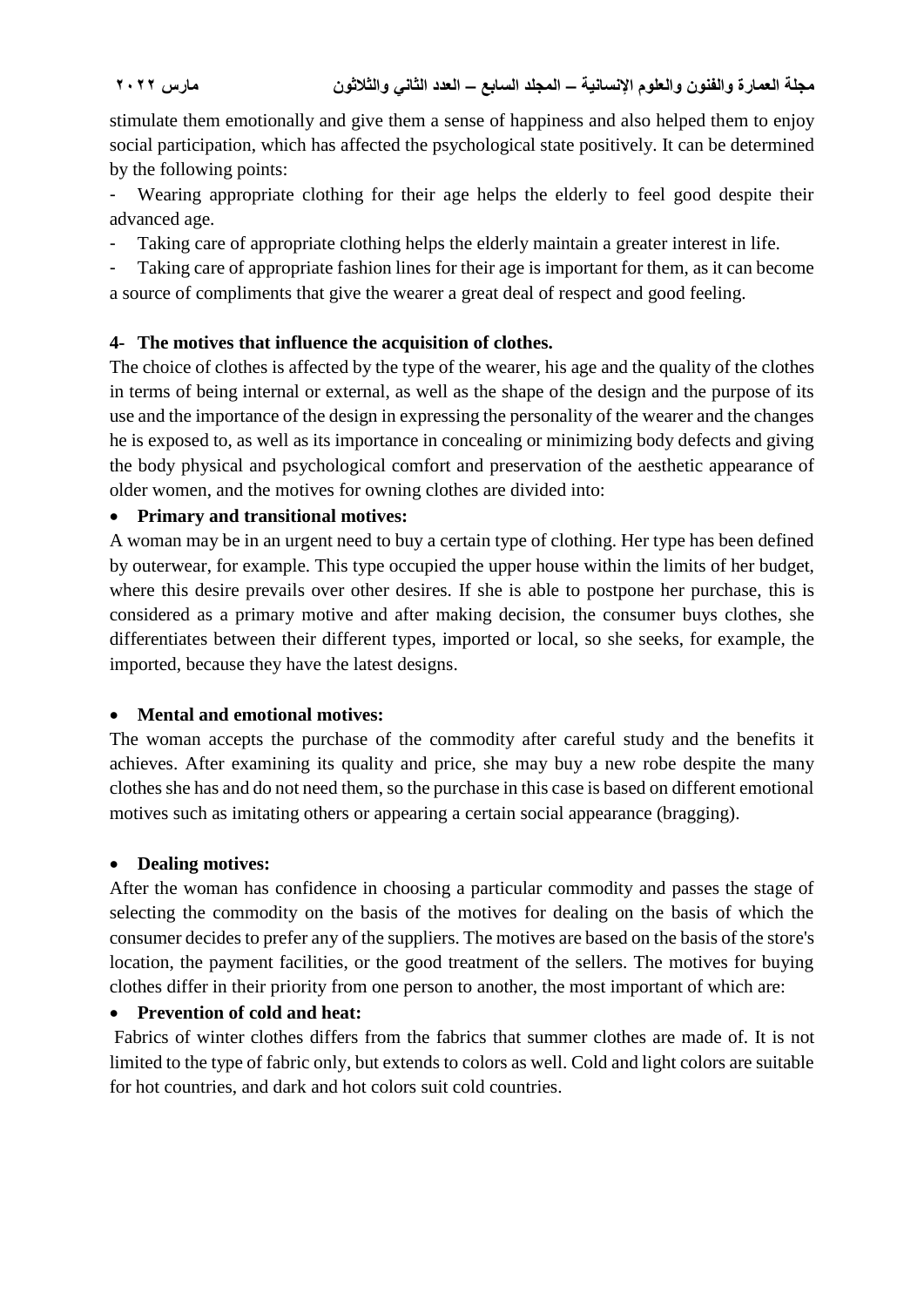#### **Decorating:**

One of the motives that make a product candidate to be taken into account in clothing designs is a woman's desire to decorate and be keen to highlight her charms by wearing light clothes, for example, or with a design that intentionally highlights her charms, such as being local with accessories or being made of colors and patterns that suit the color of the skin and allow these charms to appear, there are dark colors, which suit blondes the most, and light colors that complement the color of brunettes and so on.

#### **Modesty and traditions:**

Taking into account the tastes of consumers and the traditions of the society in which they live. Fashion plays an important role in the influence of the consumer with this motive. The public opinion in our society did not accept the many-repellent fashion trends because they contradict traditions.

#### **Imitation**:

Women try to imitate modern designs regardless of the suitability of those designs, and some women wear the new fashion for nothing except because it is on the mannequin or in a store, so she tries to imitate it even if it does not suit her.

#### **Love of ownership**:

It appears in the woman's eagerness to acquire a large group of clothes, although she owns a large number of them. She is looking for an expensive outfit that feels unique in wearing it because its design has not been acquired by anyone before, and this is motivated by ownership.

#### **Comfort**:

Where the consumer is motivated to choose comfortable clothes, whether in terms of breadth, design and appropriate fabric.

Given the variation of these changes from one person to another and from one gender to another, studies have been interested in studying the changes that older women undergo and the extent of this effect on the visual style through which the elderly lady chooses the types of her clothes and the way she wears them through her interaction and adaptation to the surrounding environment and the society in which she lives.

# **5- Dressing problems for older women.**

Through the study, it was found that the difficulty in choosing clothes due to the presence of a number of problems, such as those related to the material, design and complements ... including the difficulty of choosing the appropriate material, and it was found that the fabrics with light weight, long wear life, wrinkle resistance, protection against the sun and sweat absorption are the best types of fabrics. One of the important needs of elderly women in that age period is to look good, and due to the increase in the number of elderly women in the recent period, the fashion sector and clothing makers must adopt their own needs and requirements and take into account that the clothes are practical and comfortable with large sizes,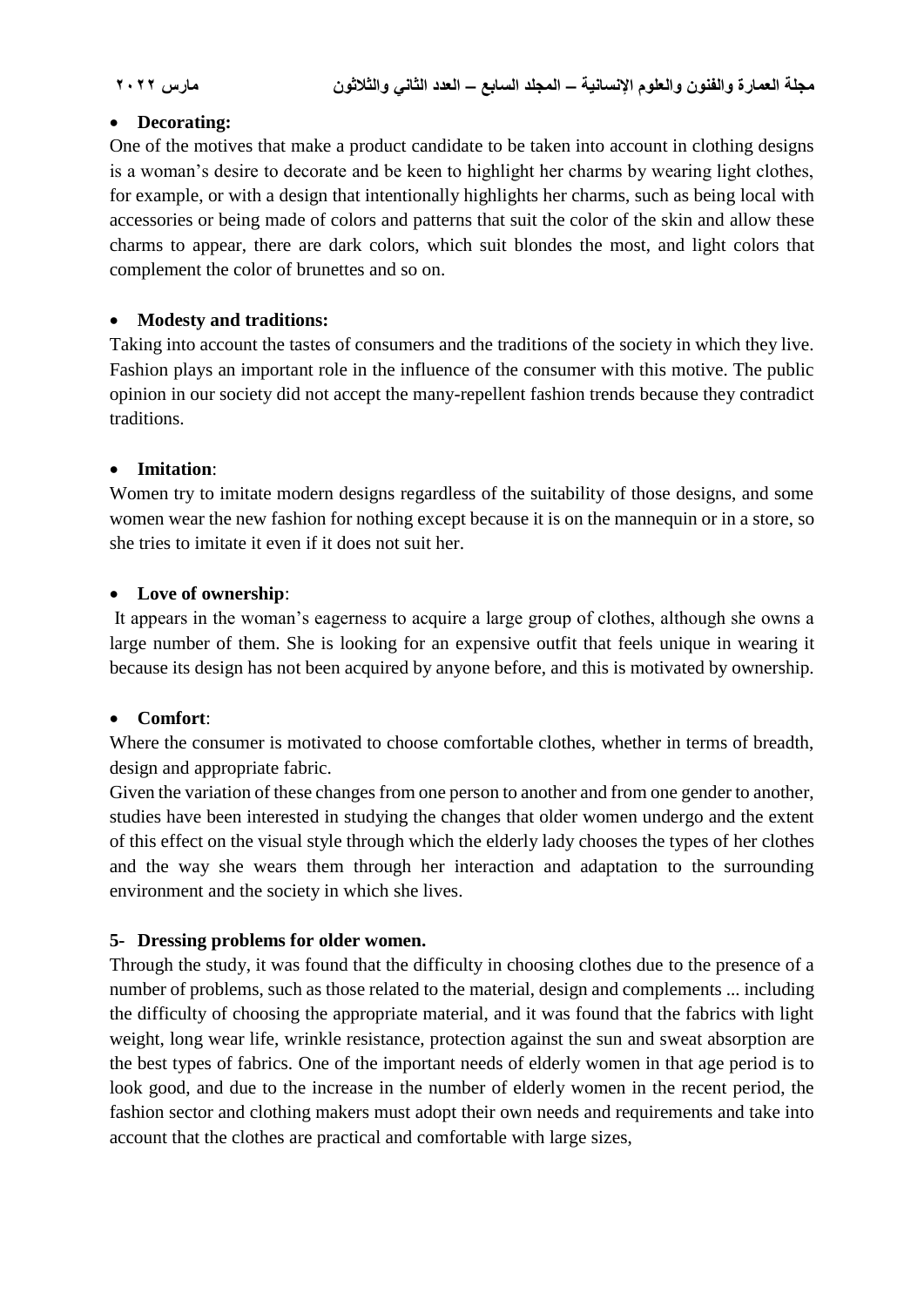taking into account the following:

 **Looking at the nature of their lives**: When choosing clothes for the elderly, one must look at their lifestyle, how they spend most of their time, and if they go out of the house less, they do not need more than normal clothes, but if they go out a lot and attend social and religious events and travel, they may need a bigger collection of clothes.

 **Looking at their health and taking into account the ease of dressing**: Many elderly people suffer from arthritis that causes pain and stiffness in the joints and they may not be able to raise their arms and other changes that affect them, and it is often difficult to get ready-made clothes for this category, so changes and certain adaptations are required, in order to make the clothes more suitable for them.

 **Observance of decency, self-respect and attention to the attractiveness of clothes:** There are some countries that are interested in this age group and its requirements, and fashion designers work to create designs that are compatible with international fashion trends and meet the needs of elder women such as Germany and America.

#### **6- Models of older women's clothes according to the latest international fashion trends**

And through it, international fashion trends were identified and the opinion of fashion designer Coco Chanel, who emphasized that if fashion is a game of young models who captivate the eye with their gracefulness, freshness and beauty, it is time to change this point of view, and she also emphasized that the elegance of women does not have a specific age. It depends on the personality of each woman. Then clothing models of some elderly women were shown, reflecting the latest fashion trends.

# **7- A chromatic analysis of the clothes of model "Beth Djalali".**

Beth Djalali is a 63-year-old, fashion model and she is one of the pioneers of fashion. Through the study, a color analysis of twenty-three different styles of clothing from her clothing styles was done and samples of the color combinations used and their supplements were shown.

# **8- Designs printed samples for elderly women's clothing.**

After the study and analysis, and through the results, ten design models were made, as well as an employment proposal for each design and a color analysis for each design.

# **Results**:

The research resulted in the following:

1- A study of the median stage of aging and the science of psychiatry and social medicine.

2- The motives for the acquisition of clothes and the clothing problems of the elderly women were identified.

3- Searching for international fashion and other models, old age clothing fashion.

4 - Carefully looking and chromatic analysis to display fashion.

5. The color range and patterns are favorite items for elder ladies.